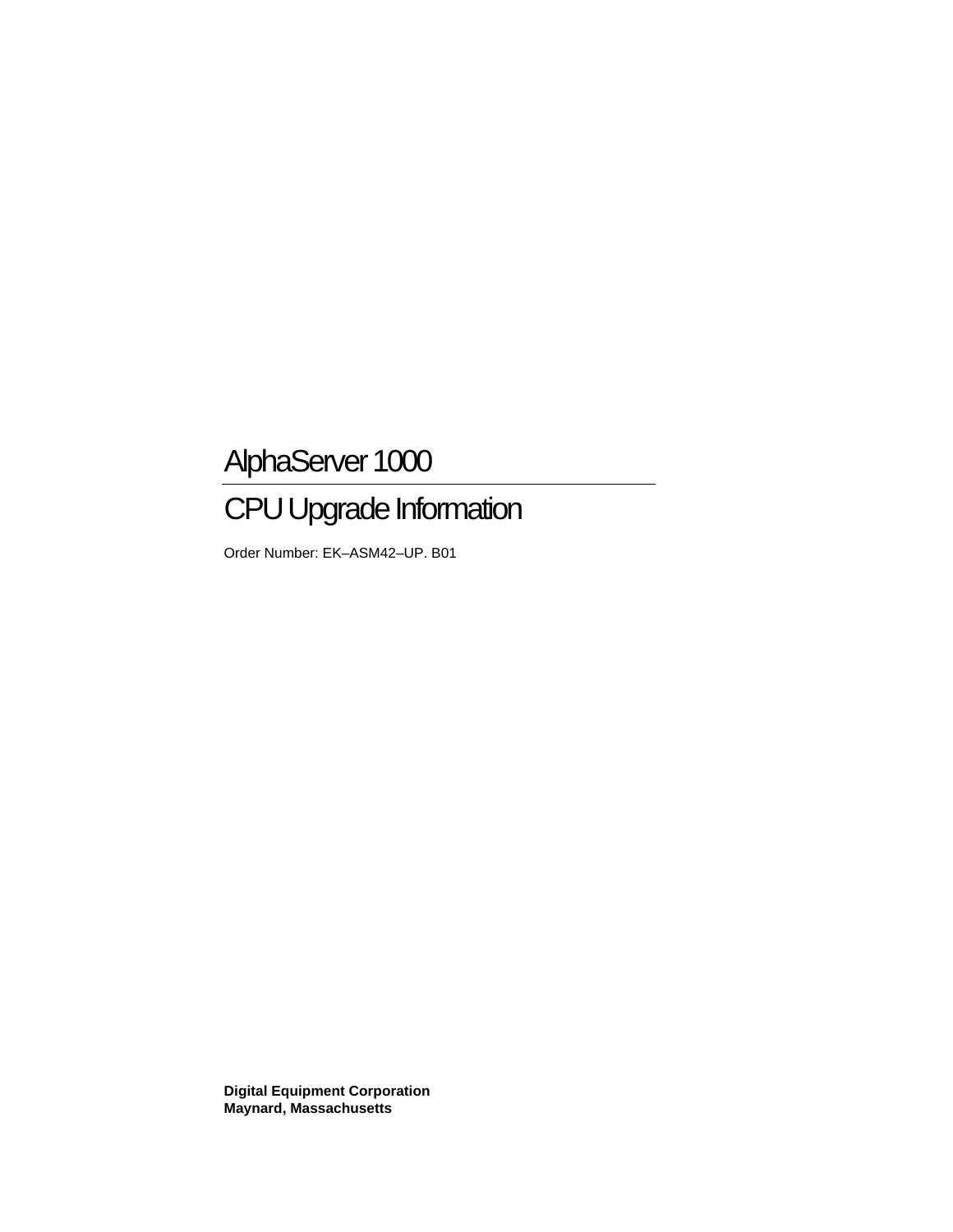#### **October 1995**

Digital Equipment Corporation makes no representations that the use of its products in the manner described in this publication will not infringe on existing or future patent rights, nor do the descriptions contained in this publication imply the granting of licenses to make, use, or sell equipment or software in accordance with the description.

Possession, use, or copying of the software described in this publication is authorized only pursuant to a valid written license from Digital or an authorized sublicensor.

Copyright © Digital Equipment Corporation, 1995. All Rights Reserved.

The following are trademarks of Digital Equipment Corporation:

Alpha AXP, AlphaGeneration, AXP, DEC, DECchip, Digital, OpenVMS, the AXP logo, and the DIGITAL logo.

Digital UNIX Version 3.0 is an X/Open UNIX 93 branded product.

The following are third party trademarks:

Microsoft is a registered trademark, and Microsoft Windows and Microsoft Windows NT are trademarks of Microsoft Corporation.

OSF/1 is a trademark of the Open Software Foundation, Inc.

PostScript is a trademark of Adobe Systems, Inc.

All other trademarks and registered trademarks are the property of their respective holders.

S3046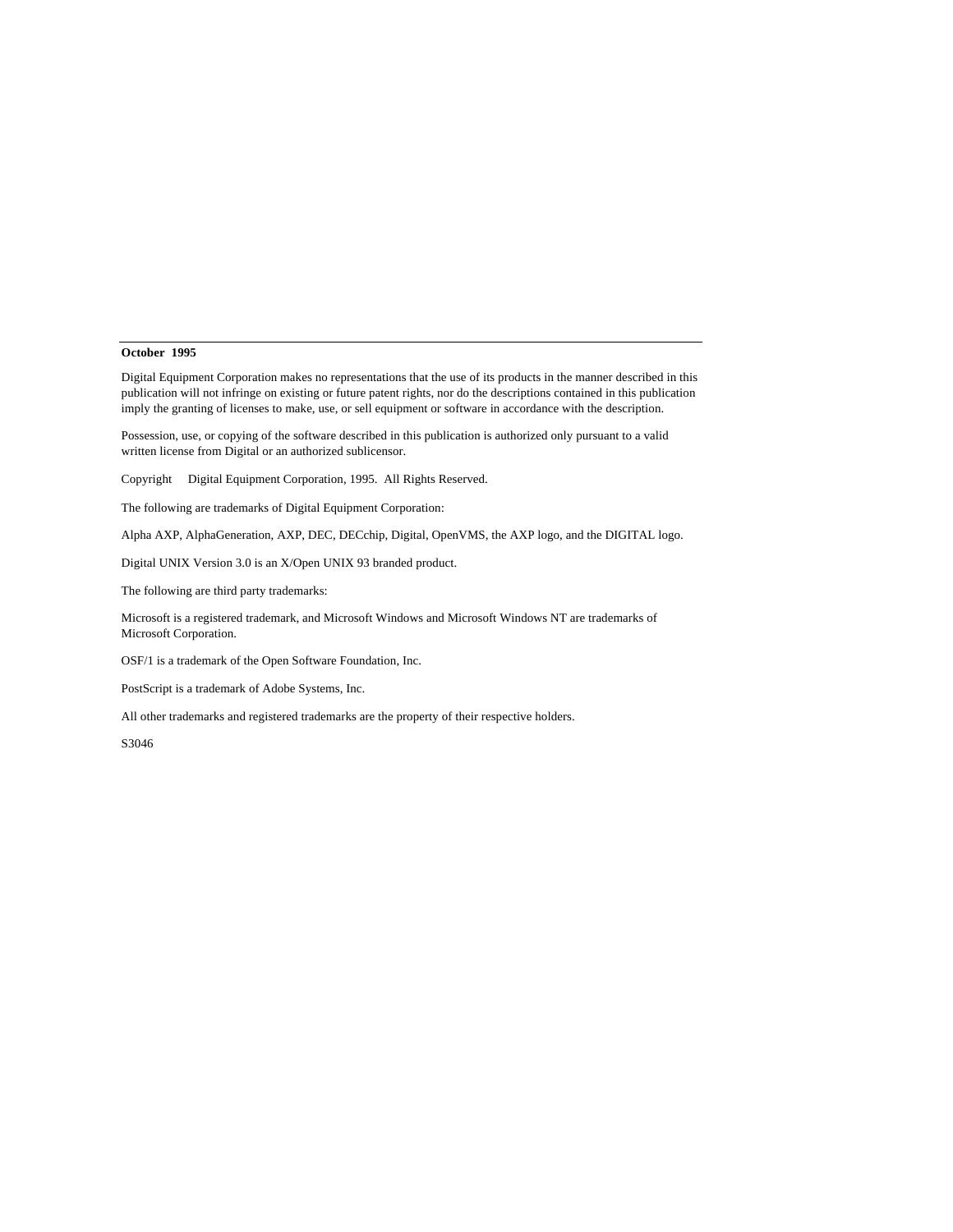#### FCC ID: AO9-PB70

**FCC NOTICE:** This equipment has been tested and found to comply with the limits for a Class B digital device, pursuant to Part 15 of the FCC rules. These limits are designed to provide reasonable protection against harmful interference in a residential installation.

Any changes or modifications made to this equipment may void the user's authority to operate this equipment.

This equipment generates, uses, and can radiate radio frequency energy and, if not installed and used in accordance with the instructions, may cause harmful interference to radio communications. However, there is no guarantee that interference will not occur to radio or television reception. If this equipment does cause harmful interference to radio or television reception, which can be determined by turning the equipment off and on, the user is encouraged to try to correct the interference by one or more of the following measures:

- Reorient or relocate the receiving antenna.
- Increase the separation between the equipment and receiver.
- Connect the equipment into an outlet on a circuit different from that to which the receiver is connected.

- Consult the dealer or an experienced radio/TV technician for help.The user may find the following booklet prepared by the Federal Communications Commission helpful: *How to Identify and Resolve Radio-TV Interference Problems*. This booklet is available from the U.S. Government Printing Office, Washington, D.C., 20402. Stock No. 004-00398-5.

All external cables connecting to this basic unit need to be shielded. For cables connecting to option boards, see the option manual or installation instructions.

This digital apparatus does not exceed the Class B limits for radio noise emissions set out in the radio interference regulations of the Canadian Department of Communications.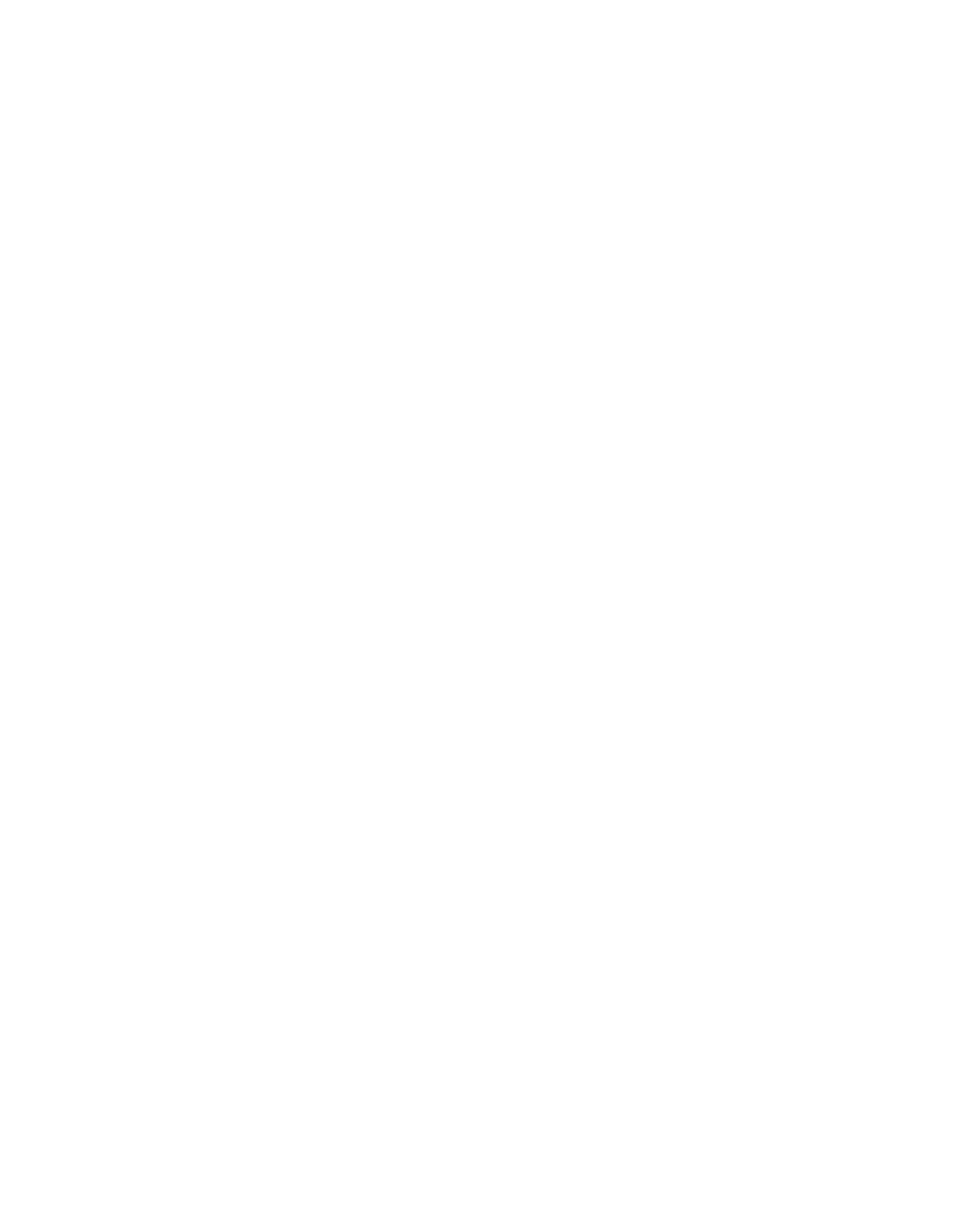# **Contents**

# **Upgrading an AlphaServer 1000 System**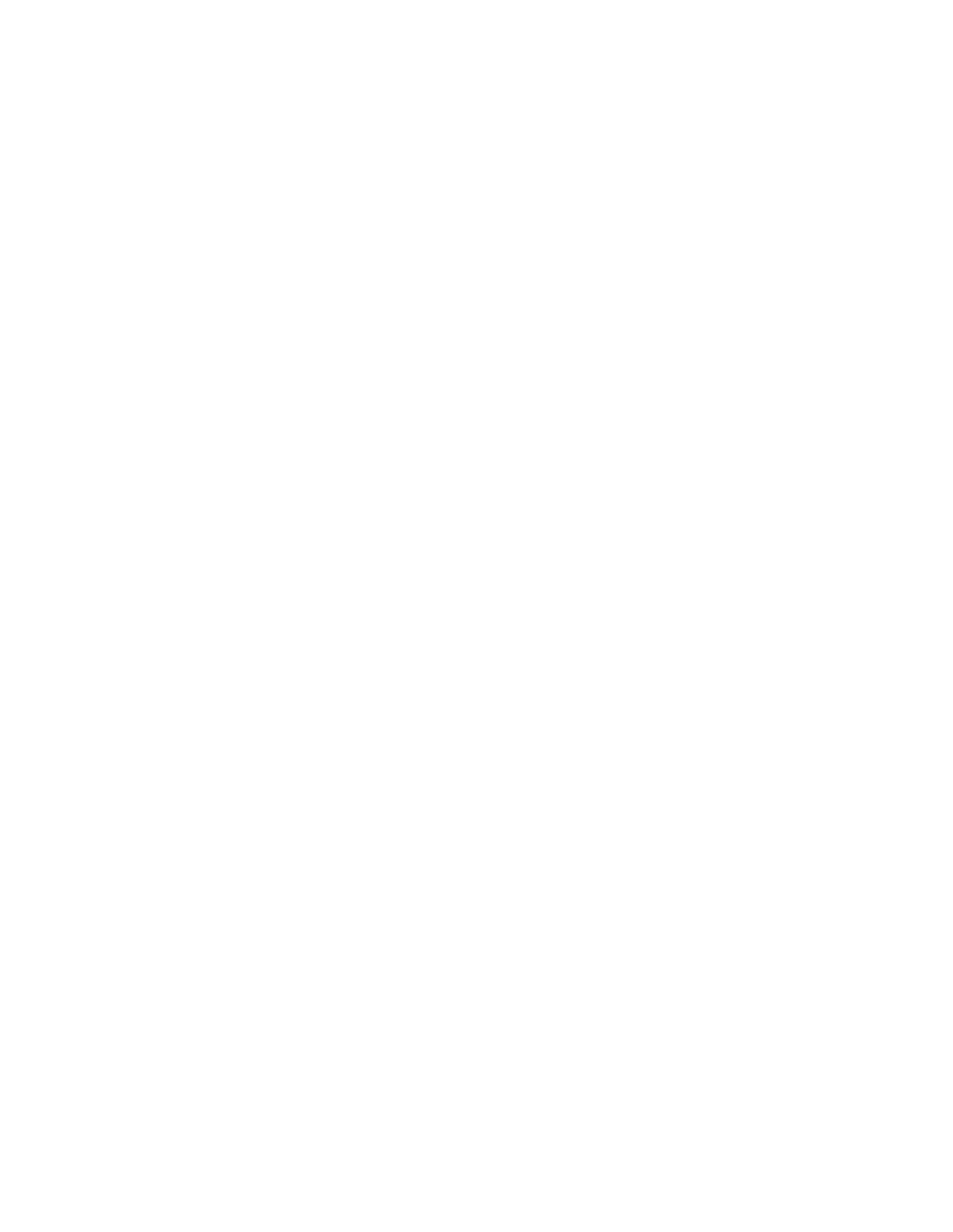## **Introduction**

This guide, intended for customers and Digital service representatives, describes the procedure for upgrading the AlphaServer 1000 CPU module. The upgrade is a simple procedure requiring that you remove the system unit enclosure panels and replace the CPU card.

### **Special Notices**

In this guide, warning notices provide information to prevent personal injury, and caution notices emphasize important information that can affect the operation of your system. Notes are used to provide information of general interest. Conventions used in entering commands are shown in the table below:

| <b>Convention</b>  | <b>Meaning</b>                                                                                                                                                                                                                                       |
|--------------------|------------------------------------------------------------------------------------------------------------------------------------------------------------------------------------------------------------------------------------------------------|
| Ctrl/x             | $\frac{C}{T}$ ctrl/x indicates that you hold down the Ctrl key while you press another<br>key, indicated here by $x$ .                                                                                                                               |
| boot               | Commands that you enter are shown in this special type face.<br>Commands shown in lowercase letters can be entered in either<br>uppercase or lowercase. Commands shown in uppercase letters must be<br>entered in uppercase for the command to work. |
| show config        | Console command abbreviations must be entered exactly as shown.                                                                                                                                                                                      |
|                    | In command descriptions, brackets indicate optional elements.                                                                                                                                                                                        |
|                    | In command descriptions, braces containing items separated by commas<br>indicate mutually exclusive items.                                                                                                                                           |
| <i>italic</i> type | Italic type in console command sections indicates a variable.                                                                                                                                                                                        |

## **Additional Information**

For additional information, you may want to consult the The *AlphaServer 1000 Owner's Guide* (EK-DTLSV-OG), which contains information on how to start, use, update, troubleshoot, and configure your system. General system information such as console commands and system care is also available in the Owner's Guide.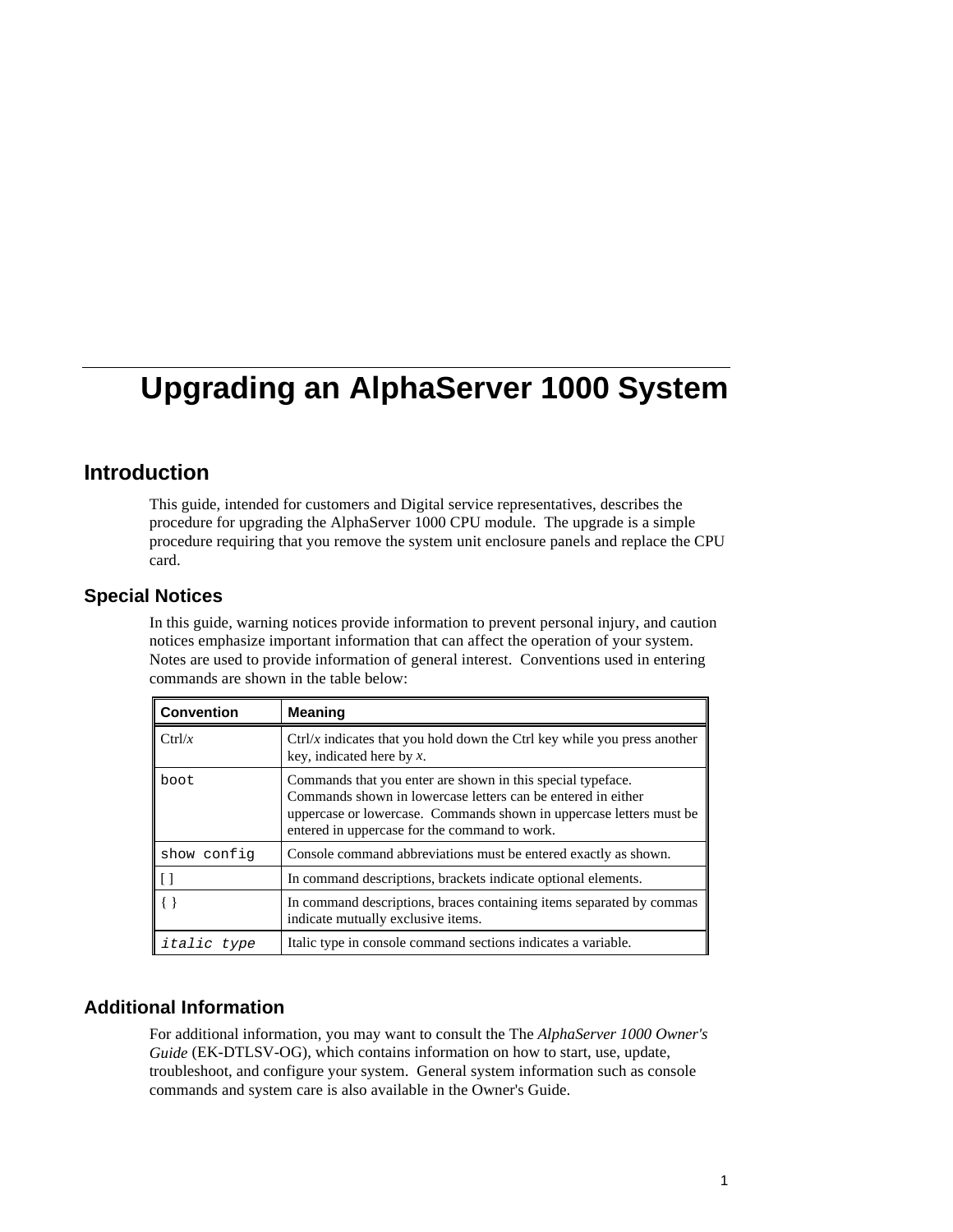# **Upgrade Kit Inventory**

The AlphaServer 1000 upgrade kit contains the following items:

CPU module

Antistatic wrist strap

Firmware diskette

Conversion label

Return mailing label

Digital UNIX licensing agreement

OpenVMS licensing agreement

Upgrade guide

# **Preparing the System**

To prepare your system for the upgrade:

- 1. Check your firmware version number. A firmware version of 3.0-15 (SRM) or 4.26 (ARC) or higher is required to properly display the model number on the operator control panel. The part number for the firmware update (Version 5.1) is AG-TTMWQ-BE. This version is included on the firmware diskette shipped with the upgrade kit.
- 2. Shut down the operating system following the instructions listed in the operating system documentation.
- 3. Set the On/Off switches on all external options connected to the system to the off position.
- 4. Set the On/Off switch on the system unit to the off position. An interlocking sensor switch inside the system unit will automatically turn off the system if you remove the top cover and have not turned off the system.

# **Removing Top Cover and Side Panels**



**Caution:** Do not disconnect the system unit power cord or unplug the power cord from the power supply socket. The power cord grounds the system unit, preventing damage to the internal components.

To remove the top cover and left side panel, refer to Figure 1 and follow steps 1 through 4.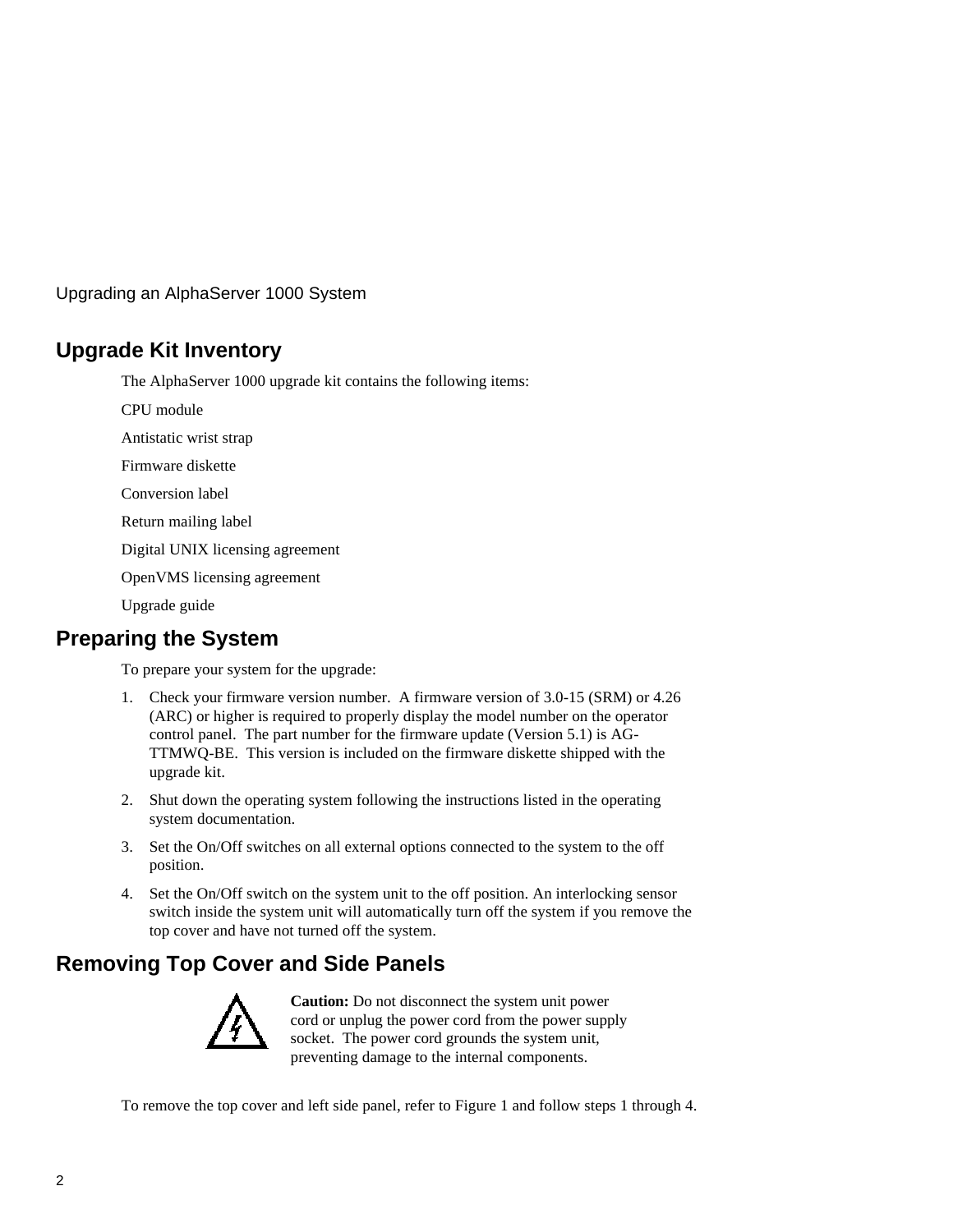

**Caution:** Make sure the system unit On/Off switch is in the "off" position before removing the system cover and panels.

**Caution:** When handling internal system components, use an antistatic wrist strap to avoid damaging the components.

- 1. Turn the front door lock to the right to unlock the system unit.
- 2. Pull down the top cover release latch on the front of the system until it catches in the down position.
- 3. Grasp the finger groove at the rear of the top cover and pull the top cover straight back about two inches; lift up on the cover.
- 4. Pull the top of the side panel back, then up and away from the unit and pull up on the panel to remove it.

#### **Figure 1 Removing the Top Cover and Side Panels**

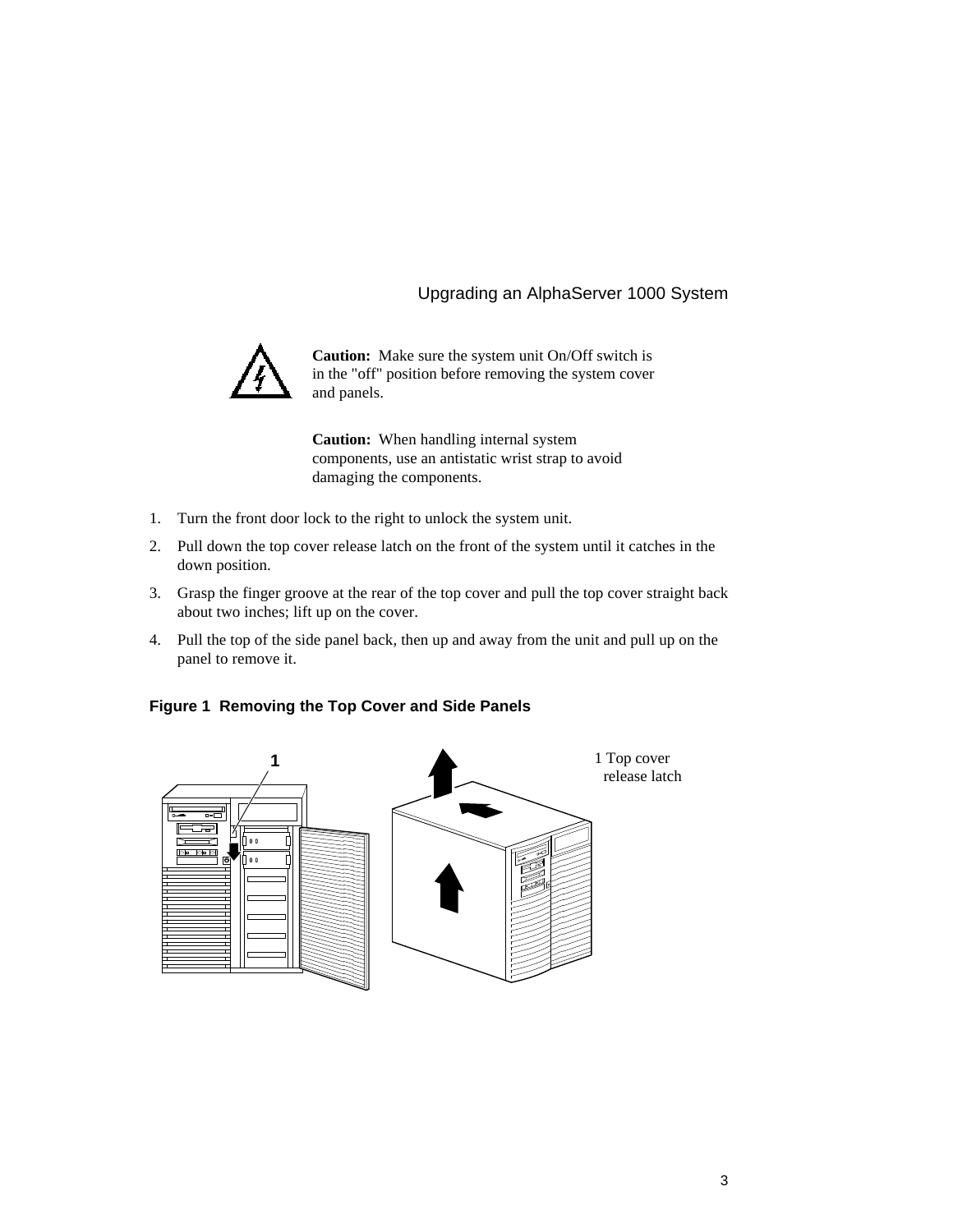# **Removing the CPU Card**

Your system comes with the CPU installed on a card that connects to the system board. To upgrade, you need to replace the CPU card.

> **Warning:** CPU and memory modules have hot components. Wait 2 minutes after power is off before handling these modules. Take appropriate antistatic precautions when handling internal parts.

To remove the existing CPU card, refer to Figure 2 and follow these steps:

- 1. Unscrew the crossbar that secures the outer edge of the CPU card.
- 2. Lift up on the other end of the bar. Release the card by extending the handle clip on each end outward.
- 3. Holding the outer edge of the card, gently pull it out of its system board slot.

**Figure 2 Removing or Installing the CPU Card**

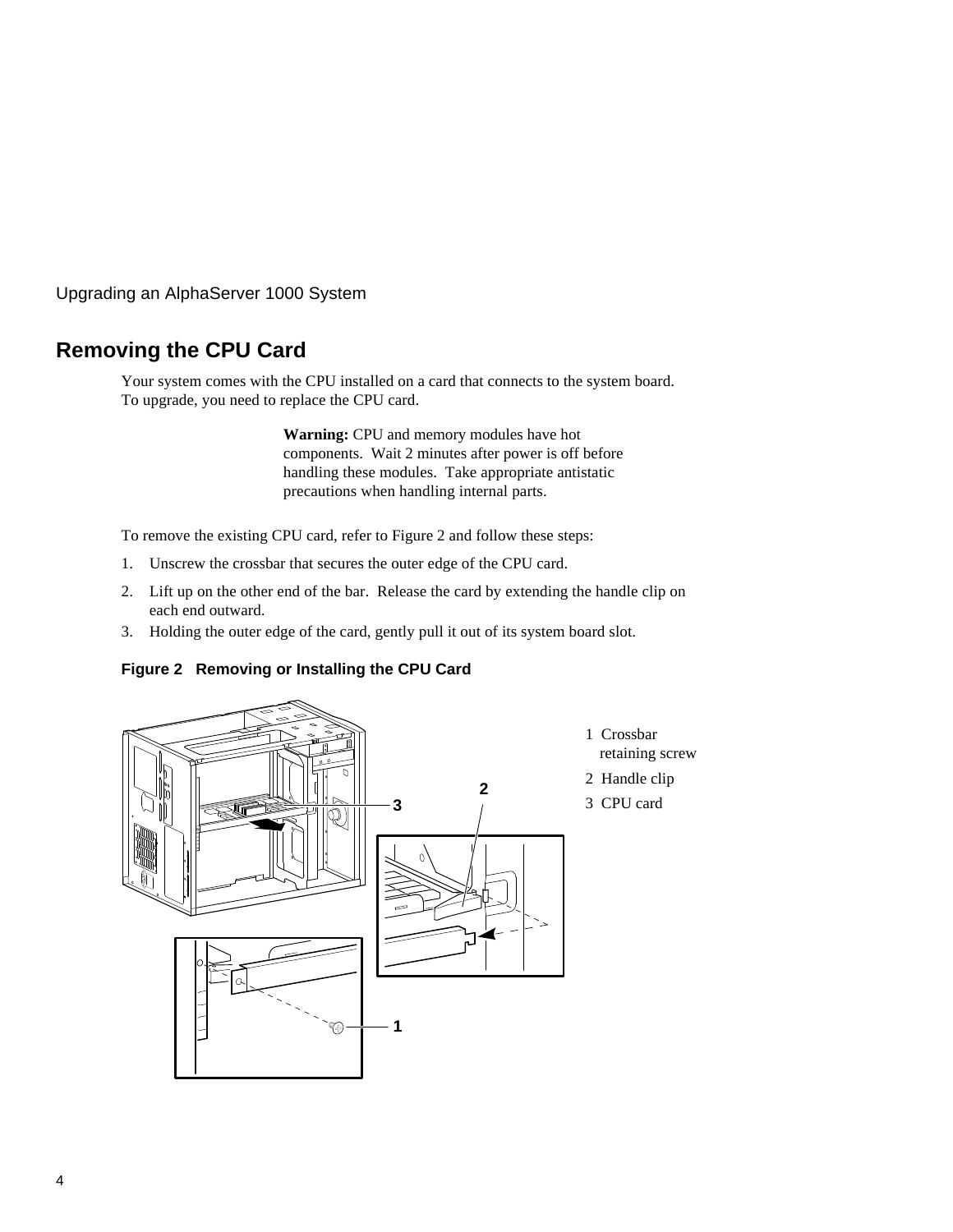## **Installing the CPU Card**

To install the new CPU card, refer to Figure 2 and follow these steps:

- 1. Slide the card into its designated slot on the system board making sure it slips entirely into the slot.
- 2. Press inward on the handle clip on each end of the card until they catch in a closed position.
- 3. Place the crossbar in position and screw in the single retaining screw.

## **Replacing the Top Cover and Side Panel**

Follow these steps and refer to Figure 3 to replace the top cover and side panel of the system unit:

- 1. Align the guides on the top and bottom inside of the side panel with the lip of the system unit frame.
- 2. Tilt the side panel top towards the unit and lift the flange at the top of the panel over the system unit frame.
- 3. Slide the panel forward into position.
- 4. Align the top cover with the top of the side panels and slide the cover gently onto the unit from the rear (5). Hold down the top cover release latch (4) until the top cover is in place, and then release it to secure the cover and panels.
- 5. Lock the top cover and side panels using the system unit key.
- 6. Set the On/Off switches on all external options connected to the system to the "on" position.
- 7. Set the On/Off switch on the system unit to the "on" position.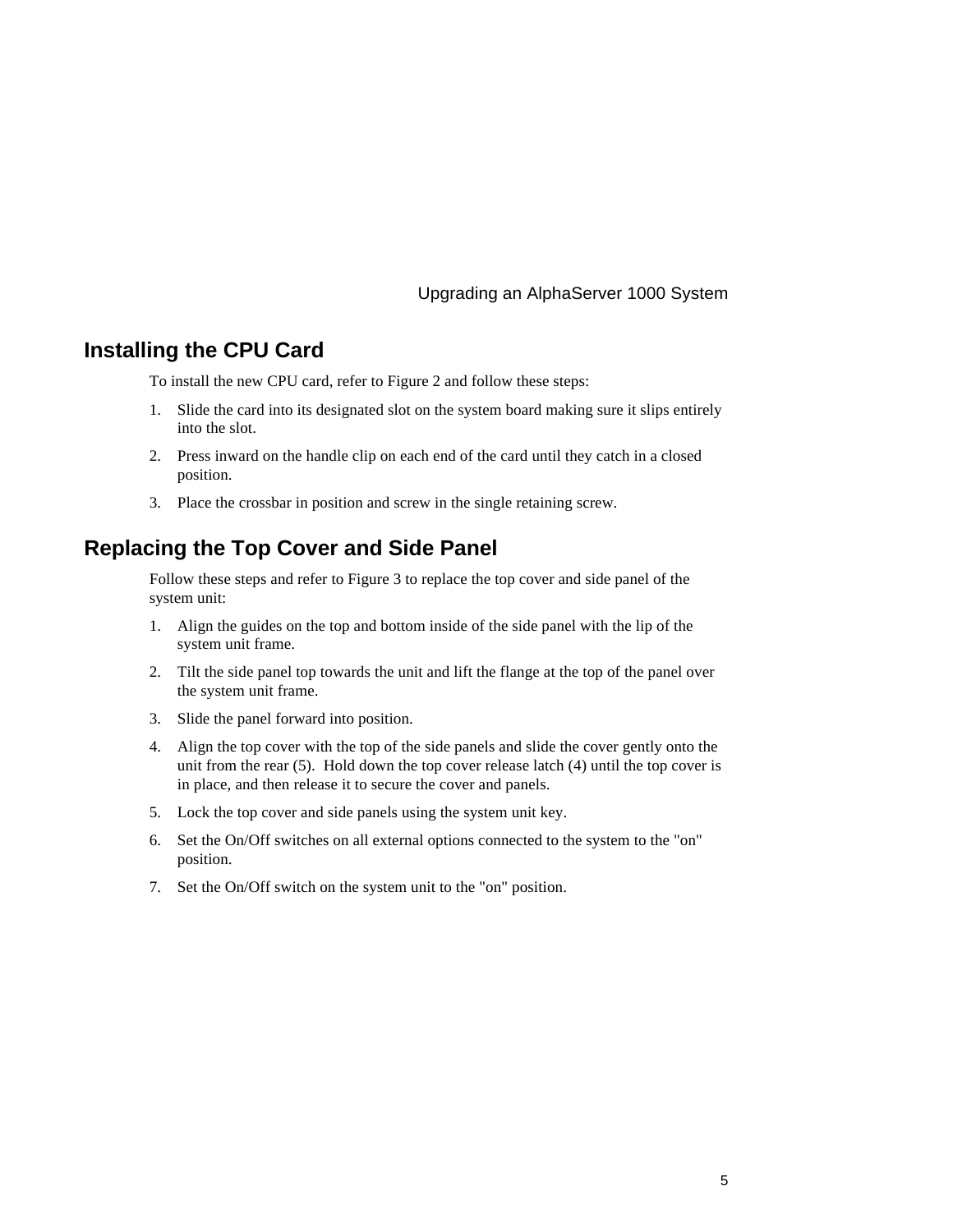



## **Figure 3 Replacing the Top Cover and Side Panels**

## **Updating Firmware**

Depending on the firmware version you are currently using, you may need to update your firmware. (See the minimum versions cited in "Preparing the System.") The Windows NT (ARC) firmware and the Digital UNIX and OpenVMS (SRM) firmware reside in the four FlashROM chips located on the system board. You can load new firmware into the FlashROM from any of the following sources:

- ۰ CDROM drive
- Network
- $\bullet$ Diskette drive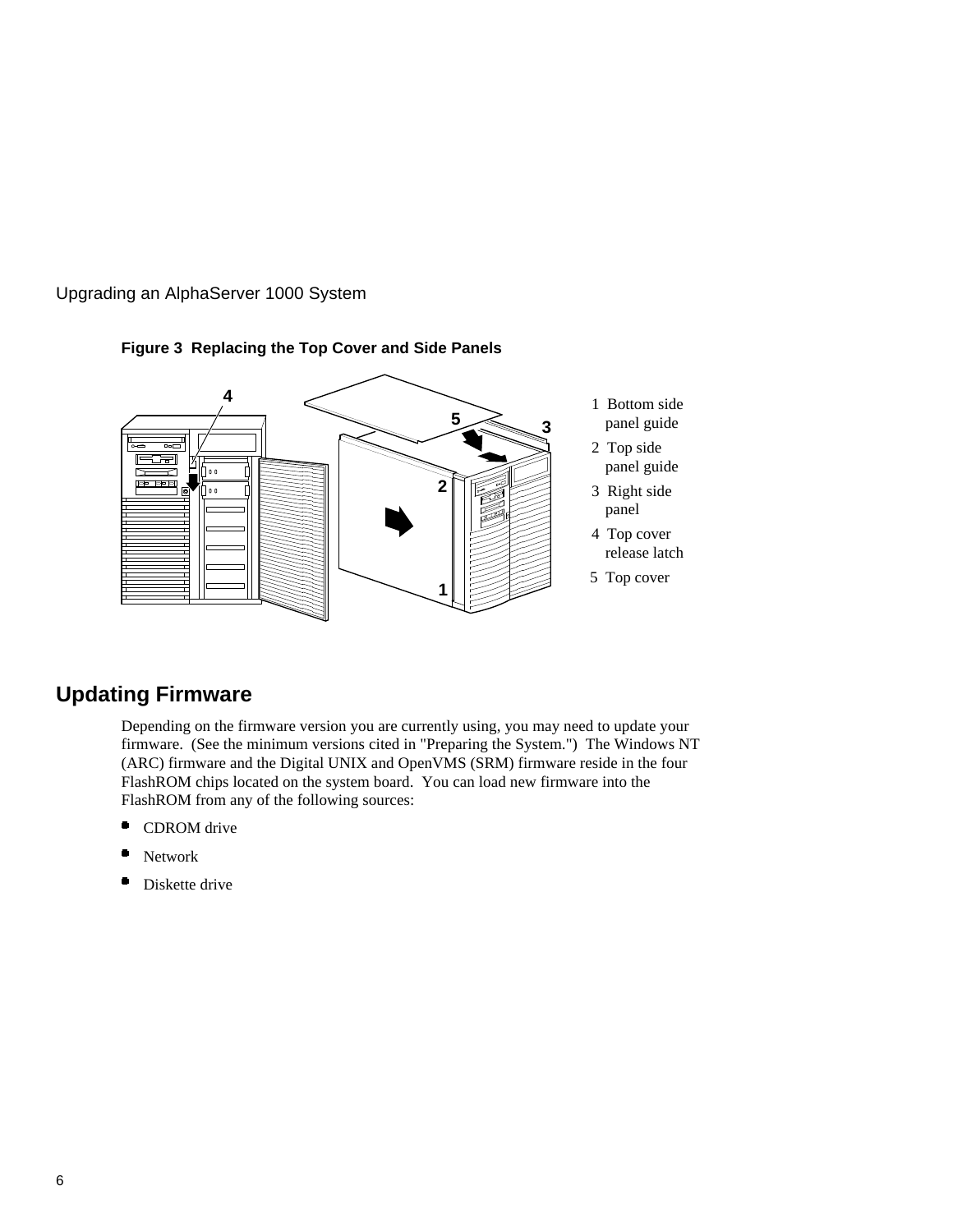### **Updating Firmware Using the CDROM Drive**

#### **To update an OpenVMS or Digital UNIX system:**

1. At the console prompt (>>>), enter the show device command:

| >>> show device           |      |                               |      |
|---------------------------|------|-------------------------------|------|
| dka0.0.0.6.0              | DKA0 | RZ26L                         | 440C |
| $dka400.4.0.6.0$ $DKA400$ |      | TOSHIBA CD-ROM XM-4101TA 0064 |      |
| dva0.0.0.0.1              | DVA0 |                               |      |
| ena0.0.0.1.1              | ENA0 | $08 - 00 - 2B - 38 - 67 - 6B$ |      |
| pka0.7.0.6.0              | PKA0 | SCSI Bus ID 7                 |      |

In the previous example, the CDROM drive has a device ID of dka400.

- 2. Load the Firmware Update compact disc into the drive.
- 3. Boot the system from the update utility disc, using the device ID determined in step 1 (in this case, dka400) and the filename given in the Firmware Update document on the compact disc. For example:

 >>> boot -fl 0,A0 dka400 Bootfile: [alpha1000]as1000\_vv\_v.exe

- 4. Update the system, entering the following command at the update prompt: APU-> update
- 5. Confirm the update:

```
 APU-> verify
```
A successful update will produce the following display:

```
 ARC Rom Verify Successful
 SRM Rom Verify Successful
```
6. Exit from the Firmware Update Utility by pressing the Reset button or turning the system off and on.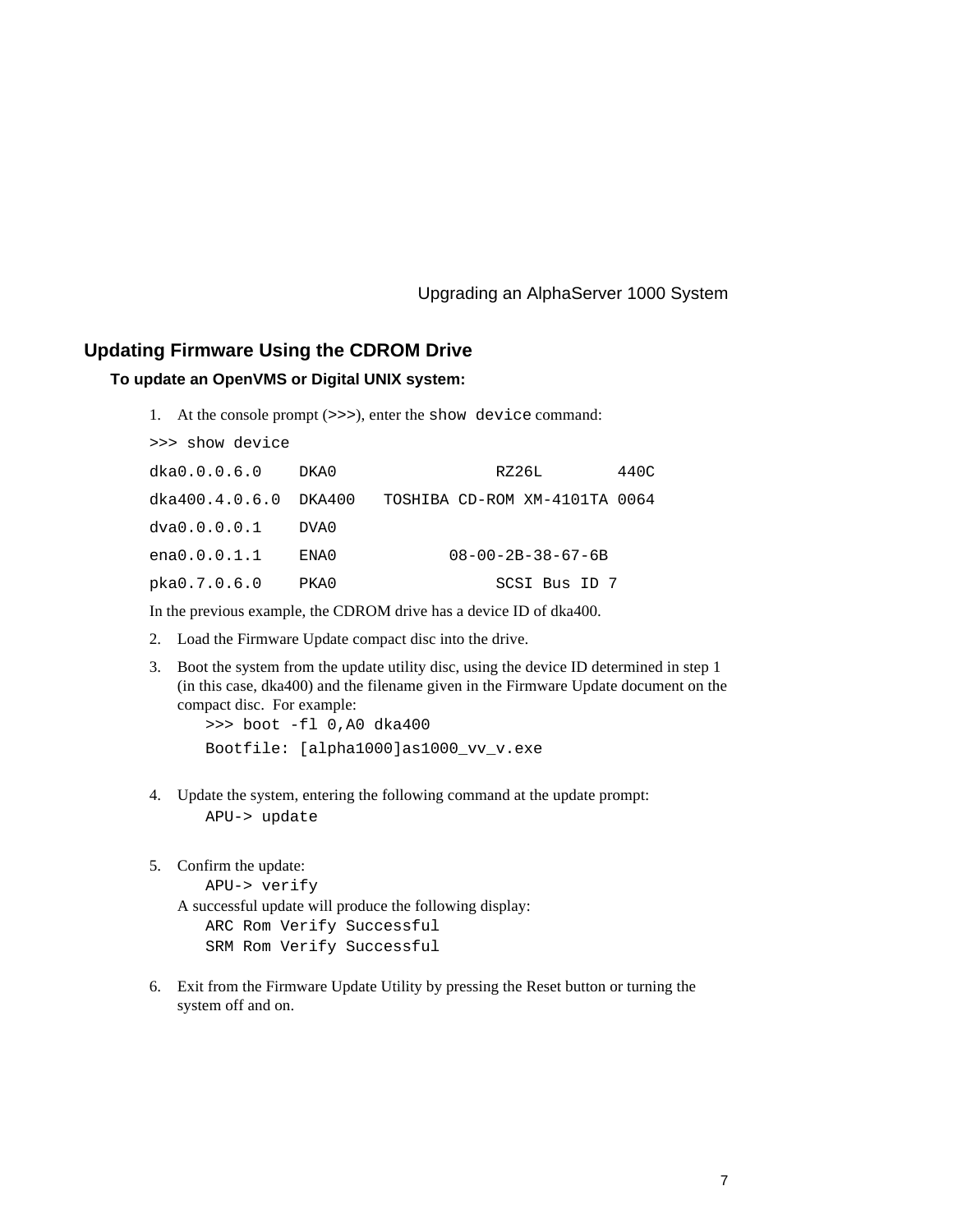#### **To update a Windows NT system:**

- 1. Load the Firmware Update compact disc into the drive and select "Install new firmware."
- 2. Shut down the Windows NT operating system. Turn the system off and then on.
- 3. From the Boot menu, select "Supplementary." From the Supplementary menu, select "Install new firmware."
- 4. Update the system, entering the following command at the update prompt: APU-> update
- 5. Confirm the update:

```
 APU-> verify
A successful update will produce the following display:
    ARC Rom Verify Successful
    SRM Rom Verify Successful
```
6. Exit from the Firmware Update Utility by pressing the Reset button or turning the system off and on.

## **Updating Firmware Using the Network**

To update the firmware using the network, refer to the Read Me instructions on the Web Server.

## **Updating Firmware Using the Diskette Drive**

To update a Digital UNIX or OpenVMS system using the diskette drive:

- 1. Insert the diskette with the new firmware version in the diskette drive.
- 2. Enter the following command at the SRM console prompt:

>>> boot dva0

3. Load and execute the update utility:

APU-> update

- 4. Turn the system off and on.
- 5. Confirm the update:

>>> show version

To update a Windows NT system using the diskette drive, follow the same procedure outlined in "To Update a Windows NT System" above.